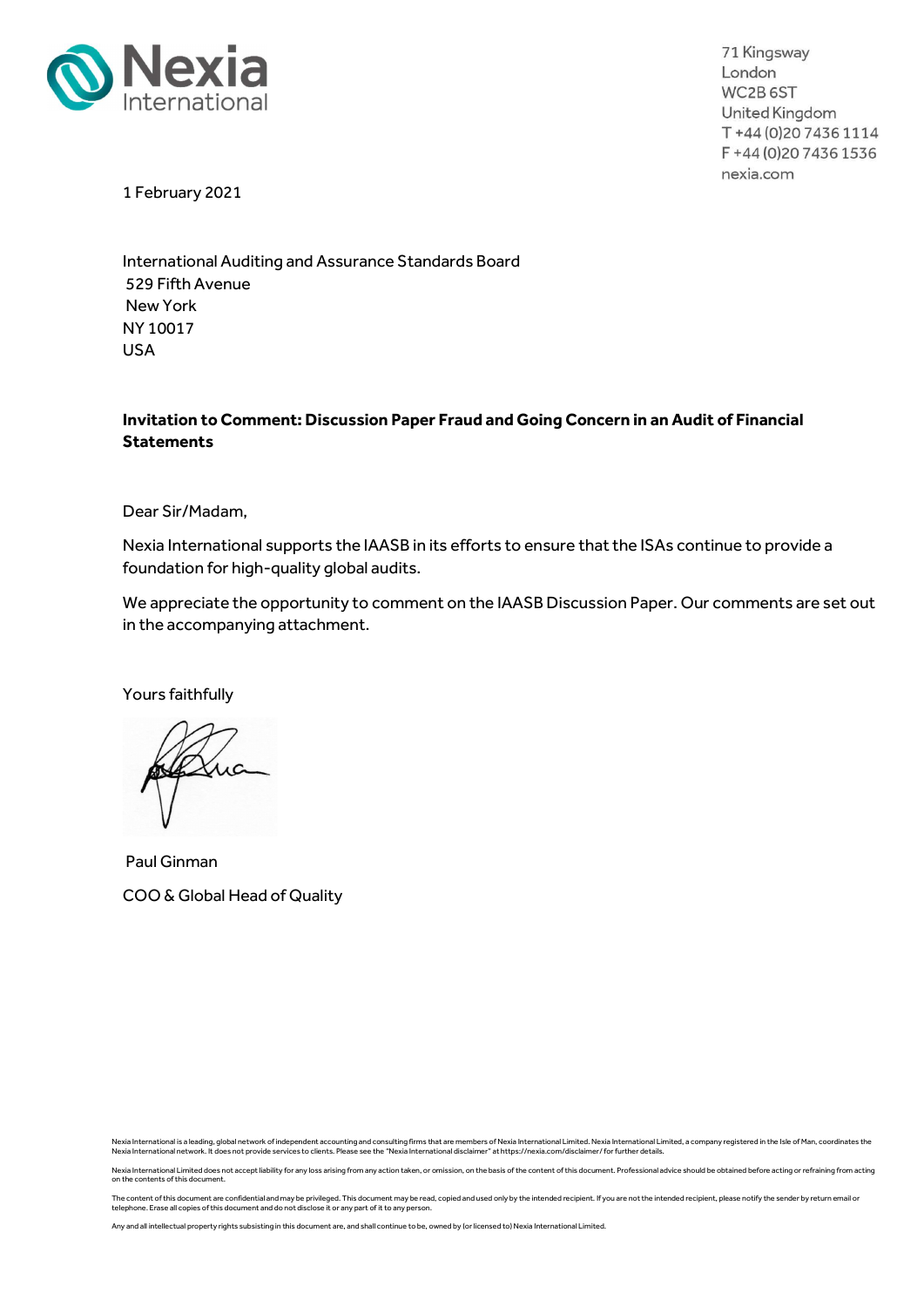

## DISCUSSION PAPER FRAUD AND GOING CONCERN IN AN AUDIT OF FINANCIAL STATEMENTS

## RESPONSE TO QUESTIONS

- 1. In regard to the expectation gap (see Section I):
	- a) What do you think is the main cause of the expectation gap relating to fraud and going concern in an audit of financial statements?

The "expectation gap" in general terms is the difference between what the financial statement users expect from the auditor and the audit, and the reality of what an audit actually is. The ITC discusses three components of the expectation gap: the knowledge gap, the performance gap and the evolution gap. We believe that the knowledge gap is the most significant of these to be addressed.

Under the current auditing standards, an audit provides reasonable assurance about whether the financial statements as a whole are presented fairly, in all material respects, in accordance with an applicable financial reporting framework. Today's audit standards include materiality considerations, sample size determination (not 100% audit) and the concept of professional scepticism. Based on these concepts, it is simply not possible to design an audit to detect all forms of fraud. An audit does not provide absolute assurance.

We also think part of the problem is the users' belief that frauds can always be detected in a timely manner. This is simply not true. Sophisticated fraud (often involving collusion with external parties) is very difficult to detect with the limited power, access to data and time constraints that auditors have. Using a forensic expert as referred to in the ITC will is unlikely to change this outcome without change to the other constraints.

There is also an expectation gap regarding going concern. Here the gap lies in user's reliance on the auditors to tell the story of a company's strategic and operational plans to continue as a going concern. In the past, too much emphasis is placed on the auditor as it relates to this topic. Much of what is provided by management to support going concern assumptions are related to future or projected events and transactions. Management is in a better position to tell users this story than the auditor. The expectation can simply not be that the auditor is responsible for the viability of a company's operations.

The directors do not guarantee an entity is a going concern, and there is no basis for the auditor, who is not responsible for the management or operation of the entity, to be held to a higher threshold.

However, although this gap has narrowed in recent years as accounting standards rather than only audit standards, address this topic, we do believe that IAS 1 could be much more detailed on when and how management report issues around going concern. The auditing standards provide more guidance, but this does not apply to management.

In practice, many entities have poor and/or unstructured fraud risk assessment processes and monitoring of controls (even some of the larger entities). Making public statements around fraud risk management and adopted controls will assist in entities placing more focus on the risk of fraud.

The IAASB should work with regulators to encourage better communication to manage stakeholder expectations, rather than increasing the scope of audit.

This entails more consistent and more transparent communication of the work performed by auditors to address significant matters (e.g., fraud and going concern). While ISA 260 Communication with Those Charged with Governance may have set down the framework on how significant matters are communicated by the auditors to TCWG, there may not be similar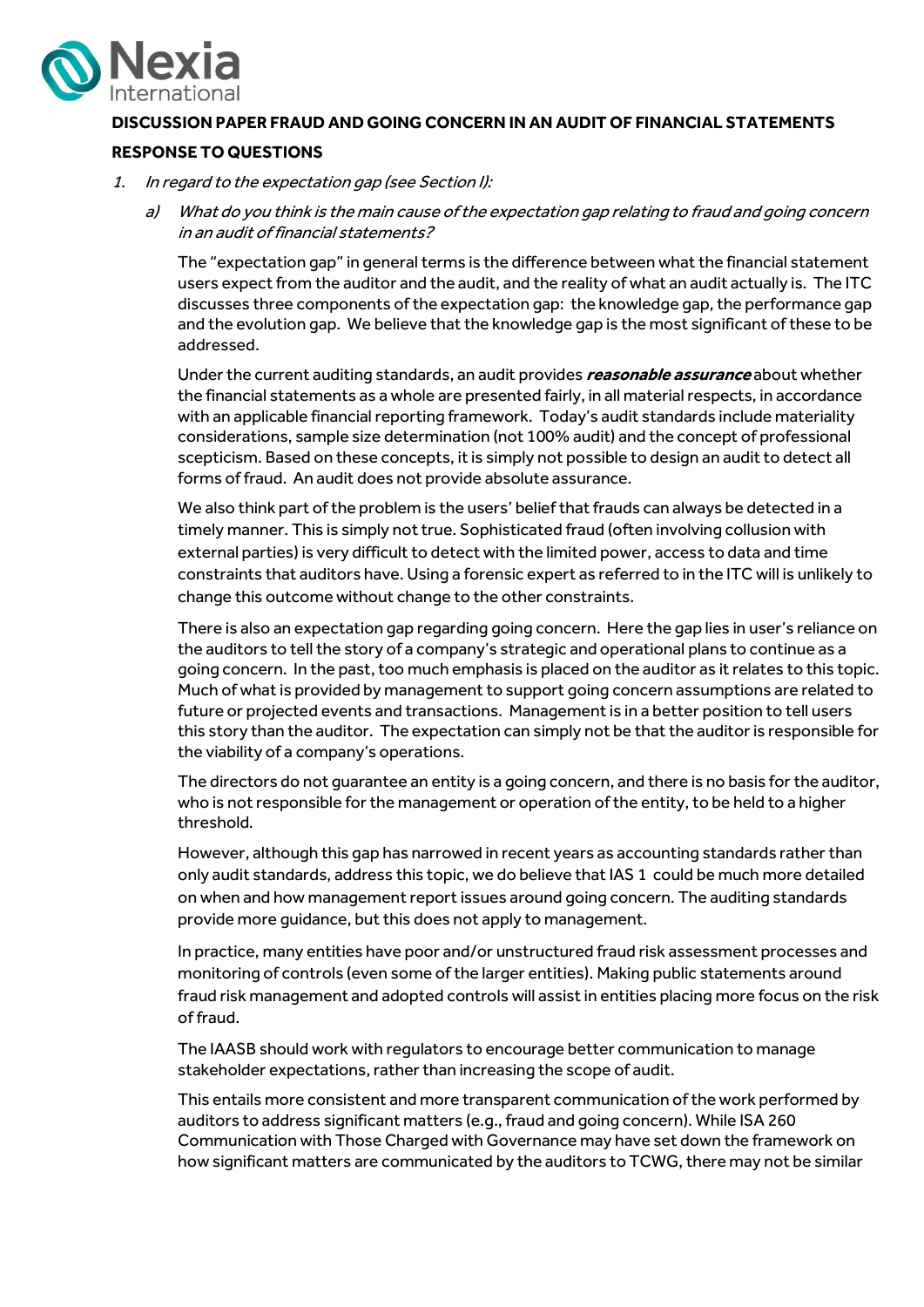

requirements to ensure that there is a similar information flow from the TCWG to other stakeholders.

Closing this gap requires the joint efforts of various parties including:

- Standards setters who should ensure that standards are clear and understandable and should provide adequate and appropriate guidance on their implementation. In particular, more examples could be provided on how complex fraud risks, such as external collusion, can be addressed.
- More stringent requirements for training auditors through education and examination and on the job training.
- Robust supervision/monitoring by the firms, national professional bodies and regulators.

The improvements in quality arising from the new Quality Management Standards may help narrow the performance gap.

b) In your view, what could be done, by the IAASB and / or others (please specify), to narrow the expectation gap related to fraud and going concern in an audit of financial statements?

Some of this expectation gap is perpetuated by litigators and regulators looking to assign blame for a perceived shortcoming, such as a high-profile restatement. We encourage the IAASB to work with regulators to narrow this gap. We believe an advocacy effort by the IAASB targeted to management, investors, regulators and governments may be appropriate.

We also believe that changes to the auditor's report may help narrow the expectation gap related to fraud and going concern:

- We believe users of ISA reports may benefit from a more-clear indication about the risk of not detecting a material misstatement from fraud. This could be achieved by incorporating the requirements in AU-C 700.35 and related application guidance (ADDENDUM 1) into ISA 700 thus providing a more transparent description for users of ISA reports.
- We believe that the requirement for the auditor's responsibility section of the auditor's report to include the statement in respect of going concern contributes to the expectation gap by implying negative assurance about the entity's ability to continue as a going concern for a reasonable period of time. That is, by indicating that if the auditor had drawn attention to disclosures in the financial statements, that a material uncertainty exists, but if the auditor does not discuss a material uncertainty in the report, then a material uncertainty does not exist.

There are many failure prediction models which could be used to assess the going concern status; yet ISA 570 does not even mention that these models exist.

We also believe that the IAASB should encourage the IASB to enhance the requirements in accounting standards to disclose management's approach regarding the risk of fraud and the evaluation of going concern.

2. This paper sets out the auditor's current requirements in relation to fraud in an audit of financial statements, and some of the issues and challenges that have been raised with respect to this (see Sections II and IV). In your view:

There should be enhanced regulatory requirements for TCWG to connect with other stakeholders to make sure that the public perception is being managed, rather than leave this responsibility to the auditors. Regulators and accounting standard setters need emphasise that this is primarily a management and corporate governance issue. There should also be requirements for TCWG to communicate significant matters from the audit to the wider stakeholder group.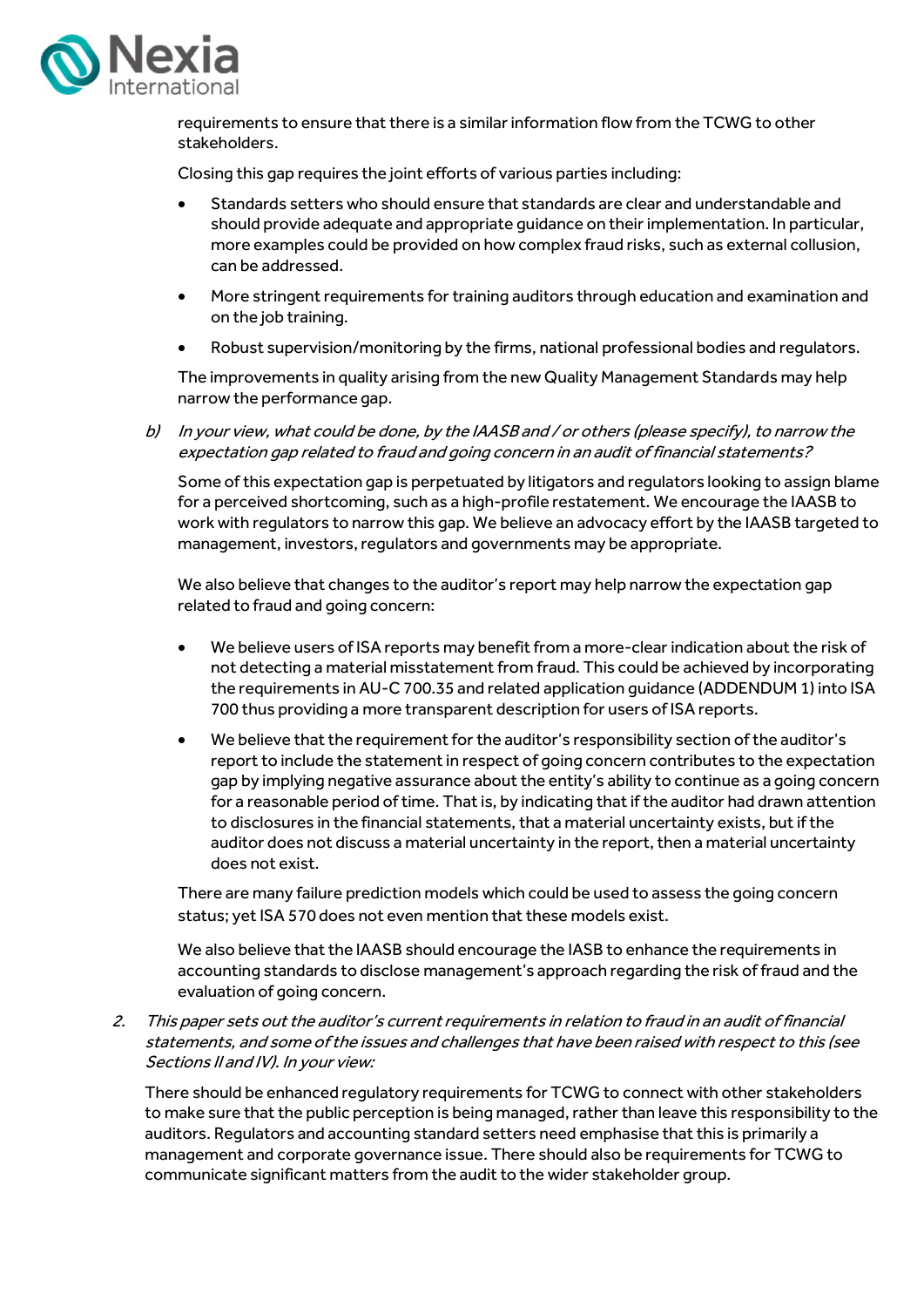

a) Should the auditor have enhanced or more requirements with regard to fraud in an audit of financial statements? If yes, in what areas?

We do not believe the auditor should have enhanced or more requirements regarding fraud in an audit of financial statements. Instead, we recommend the IAASB emphasise the concept of professional scepticism, similar to how the AICPA Auditing Standards Board did in its recent update to AU-C 500 with various mentions and examples of the concept.

Audits are not designed to detect and/or prevent a fraud from occurring. Audit procedures and rules seek to determine whether a company's financial statements are fairly stated without any material discrepancies. They are not aimed at detecting and remediating a fraudulent occurrence. Rather the focus is detecting material misstatement.

- b) Is there a need for enhanced procedures only for certain entities or in specific circumstances? If yes:
	- (i) For what types of entities or in what circumstances?

We do not believe there is a need for enhanced procedures only for certain entities in specific circumstances. Instead, we believe the ISAs should continue to be drafted in a scalable manner.

(ii) What enhancements are needed?

See above.

(iii) Should these changes be made within the ISAs or outside the scope of an audit (e.g., a different engagement)? Please explain your answer.

See above.

c) Would requiring a "suspicious mindset" contribute to enhanced fraud identification when planning and performing the audit? Why or why not?

We believe the focus should still be on professional scepticism. Professional scepticism is an attitude that includes a suspicious mind. This "suspicious mind" ties in with the understanding of the business and knowing what questions to ask. Demonstrating professional scepticism will differ from auditor to auditor depending on a situation at hand and include amongst other things, a critical assessment of audit evidence, devoting special attention to inconsistencies and performing validations on evidence collected. Again, this relates to skills and competence. Skills and competence create the mindset necessary. Training plays a key role in developing a suspicious mind and giving auditors the skills to challenge a client.

Standards must emphasise the rigor component such as "robustly" challenging management's assessment of fraud.

d) Do you believe more transparency is needed about the auditor's work in relation to fraud in an audit of financial statements? If yes, what additional information is needed and how should this information be communicated (e.g. in communications with those charged with governance, in the auditor's report, etc.)

We believe more transparency may be appropriate and can be effectively and efficiently achieved by the IAASB adopting reporting requirements related to fraud similar to the AICPA's. See our response to 1(b) above.

Also as referred to above, we believe that the focus should be on management and those charge with governance, especially for public companies. Regulators could enhance requirements for companies to improve their internal controls on financial reporting processes, including those controls to prevent or detect fraud, and report on these matters. This would be